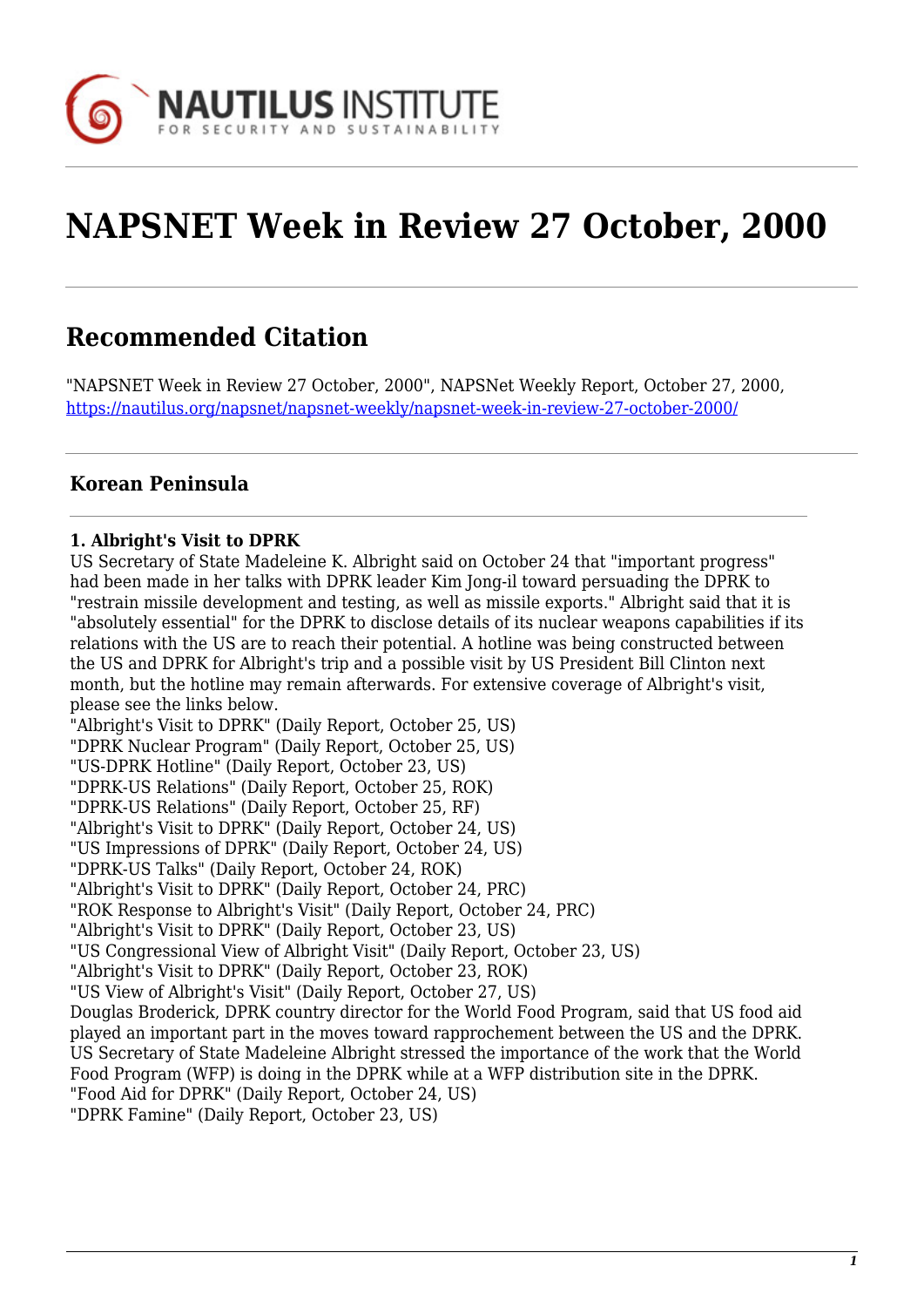# **2. Potential Clinton Visit to DPRK**

ROK President Kim Dae-jung on Wednesday urged US President Bill Clinton to visit the DPRK. Chong Wa Dae spokesman Park Joon-young said, "President Kim said the US president's visit to the DPRK will help establish stability and peace not only on the Korean Peninsula but also in East Asia and the whole world."

"ROK Views on DPRK-US Relations" (Daily Report, October 26, ROK) "ROK View on DPRK-US Relations" (Daily Report, October 24, ROK) It is widely believed in the ROK that Clinton will visit the DPRK immediately after his participation in the Asia-Pacific Economic Cooperation (APEC) summit scheduled for next month in Brunei. A senior official of Japan's ruling Liberal Democratic Party (LDP) said that US President Bill Clinton is likely to visit the DPRK on November 11.

"ROK Views on DPRK-US Relations" (Daily Report, October 26, ROK)

"Clinton's Visit to DPRK" (Daily Report, October 24, US)

# **3. DPRK-US Relations**

A senior US official said that the US will press DPRK officials hard next week to clarify a vague outline hinted at by DPRK leader Kim Jong-il to US Secretary of State Madeleine Albright for abandoning missile launches and exports. An ROK diplomatic source said that Albright conveyed to the DPRK that the US was preparing a comprehensive negotiating package with the DPRK.

"DPRK Missile Program" (Daily Report, October 24, US)

"US-DPRK Missile Talks" (Daily Report, October 26, US)

"DPRK Missile Program" (Daily Report, October 26, ROK)

"DPRK-US Relations" (Daily Report, October 27, ROK)

A senior aide to US Vice President Al Gore said that the Clinton administration considered using force to shut down the DPRK's nuclear weapons program during the 1994 nuclear crisis.

"1994 DPRK Nuclear Crisis" (Daily Report, October 27, US)

# **4. ROK, Japanese Views of US-DPRK Talks**

There have been signs of concern in both the ROK and Japan that US rapprochement with the DPRK could upset the ROK's own diplomacy with the DPRK, and render even more remote the possibility that Japan will obtain satisfaction regarding its grievances. Each of the allies is eager for the DPRK cease to be a threat to regional stability, but for reasons of domestic politics and priorities, the US, the ROK, and Japan might like to see events unfold in a slightly different sequence. An editorial in the Christian Science Monitor said that Clinton has done well to "engage rather than enrage" the DPRK during years of careful diplomacy, but "American presidents should be cautious in how they bestow their presence. "ROK, Japanese Views of US-DPRK Talks" (Daily Report, October 27, US)

"DPRK Missile Issue" (Daily Report, October 27, Japan)

"Clinton's Visit to DPRK" (Daily Report, October 25, US)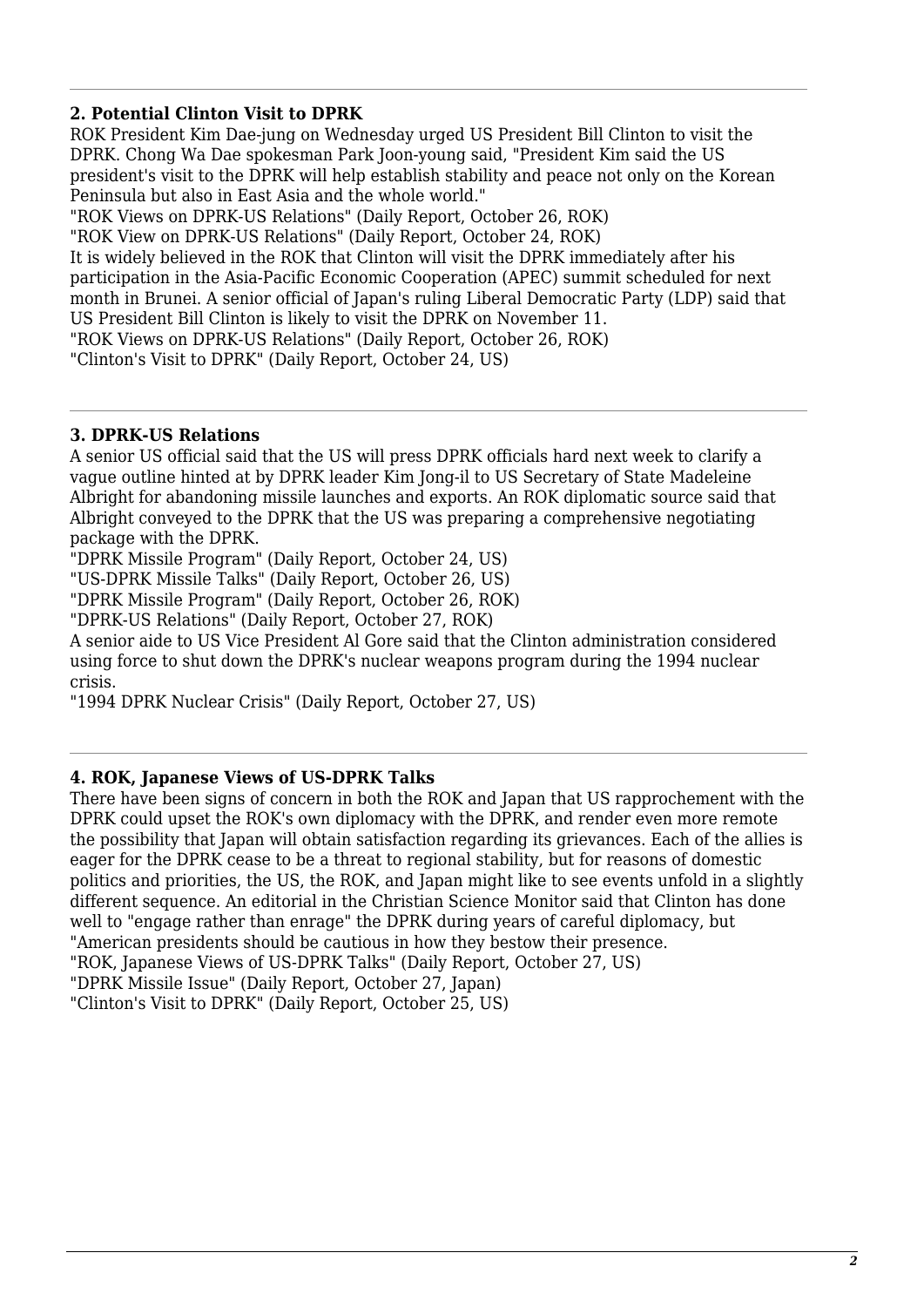# **5. US Troops in ROK**

Two US military aircraft inadvertently crossed the border into the DPRK air space but were safely brought back by emergency radio calls to the pilots.

"US Jets Crossing DMZ" (Daily Report, October 27, US)

The DPRK accused the US and the ROK militaries Thursday of hurting thawing relations by holding the 10-day Foal Eagle exercise. Conducted annually since 1961, it is one of the biggest of several joint training maneuvers and tests rear-area protection operations and major command, control, and communications systems.

"DPRK View of US-ROK Military Exercise" (Daily Report, October 26, US)

"ROK-US Joint Military Exercise" (Daily Report, October 25, ROK)

Military analysts, including Asian affairs analyst Alan Romberg at The Henry L. Stimson Center, said that the US will keep its troops in the ROK for the foreseeable future, even if a formal peace treaty replaces the current Korean War Armistice Agreement.

"US Troops in ROK" (Daily Report, October 25, US)

ROK Representative Kim Won-wung of the opposition Grand National Party (GNP) on Monday claimed that more than 1,500 civilians were attacked and killed by US troops during the Korean War.

"Korean War Massacres" (Daily Report, October 24, ROK)

#### **6. ROK Military**

The ROK Defense Ministry has canceled a plan to accept three Russian submarines as partial payment for Russia's US\$1.75 billion debt.

"ROK-Russian Arms Trade" (Daily Report, October 24, US)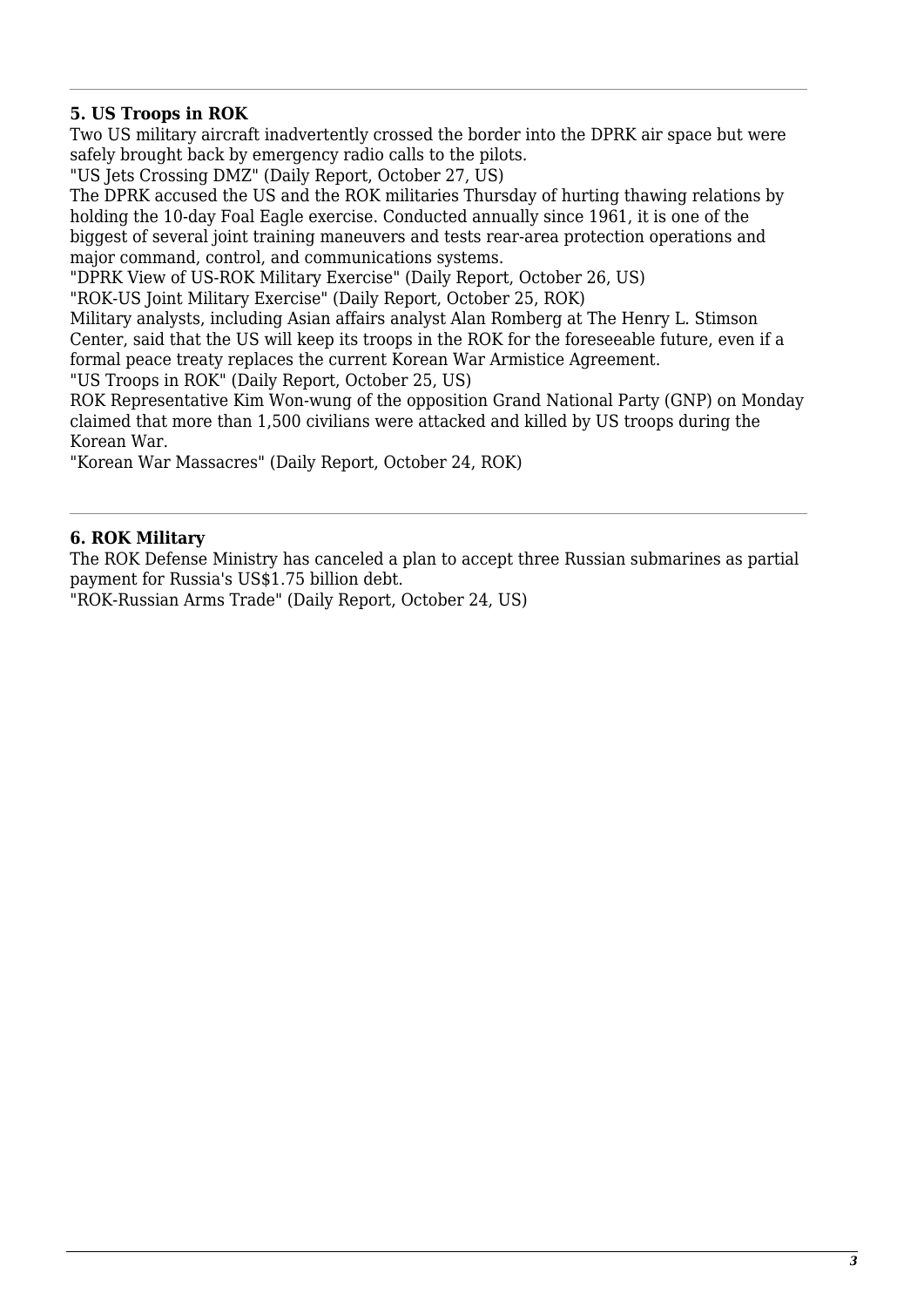# **7. Inter-Korean Relations**

Park Jae-kyu, the ROK unification minister, said that all exchanges between the ROK and the DPRK will be delayed by one or two months because the DPRK concentrated its resources on preparing for the visit by US Secretary of State Madeleine Albright. The scant movement by the DPRK on issues like regular visits between separated families, military and economic cooperation and a return visit of the DPRK leader, Kim Jong-il, has become an embarrassment for ROK President Kim Dae-jung. The DPRK has refused to accept a letter from ROK Unification Minister Park Jae-kyu expressing regrets at delays in dialogue between the two nations, forcing the ROK instead to present the letter through the Panmunjom liaison office. Officials said that the DPRK has yet to respond to the letter. "Reunion of Separated Families" (Daily Report, October 26, US) "US-ROK-Japan Policy Coordination" (Daily Report, October 25, US) "DPRK-ROK Relations" (Daily Report, October 25, ROK) "Inter-Korean Exchanges" (Daily Report, October 23, ROK) After a two-week delay, the DPRK on Friday proposed, and the ROK agreed, that the November 2-4 family reunion be rescheduled for November 30-December 2 and the October 18-21 economic talks for November 8-11. A top ROK unification policymaker said that the DPRK has sent a memorandum of understanding (MOU) to the ROK, proposing that they slow down the pace of inter-Korean rapprochement. "Reunion of Separated Families" (Daily Report, October 27, US) "Inter-Korean Relations" (Daily Report, October 27, ROK)

ROK President Kim Dae-jung said that it was too early for the ROK to press the DPRK to improve its human rights conditions, "as it could be detrimental to building trust." Human rights activists in France established an ad hoc committee to warn those in the West who might be too active in their attempts to become close with the DPRK.

"ROK Policy toward DPRK" (Daily Report, October 25, ROK)

"Human Rights Activists on Relations with DPRK" (Daily Report, October 27, ROK)

# **8. DPRK Domestic Industries**

The DPRK's Ahnbyon Chongyon (Kumgang Mountain) hydro-electric power station, which was completed on October 20, has the secondary military purpose of technically being able to flood the ROK.

"DPRK Dam Construction" (Daily Report, October 23, ROK)

The Korea Herald reported that there are a total of 2.7 million television sets in the DPRK, or 1.15 sets per 10 persons, and most are black and white.

"DPRK Communications Sector" (Daily Report, October 23, ROK)

# **9. ROK-US-Japan Policy Coordination**

The foreign ministers of the ROK, the US and Japan, meeting as the Trilateral Coordination and Oversight Group (TCOG), agreed to reinforce their three-way cooperation in dealing with the DPRK. They also agreed to work closely to improve the DPRK's human rights record and to urge the DPRK to respond to international calls for easing military tensions. US Secretary of State Madeleine Albright was also scheduled to pay a courtesy call on ROK President Kim Dae-jung.

"ROK-US-Japan Policy Coordination" (Daily Report, October 26, ROK)

"US-ROK-Japan Policy Coordination" (Daily Report, October 25, US)

"ROK-US-Japan Talks on DPRK" (Daily Report, October 25, ROK)

"ROK-US Talks" (Daily Report, October 25, ROK)

"US-ROK-Japan Policy Coordination" (Daily Report, October 24, US)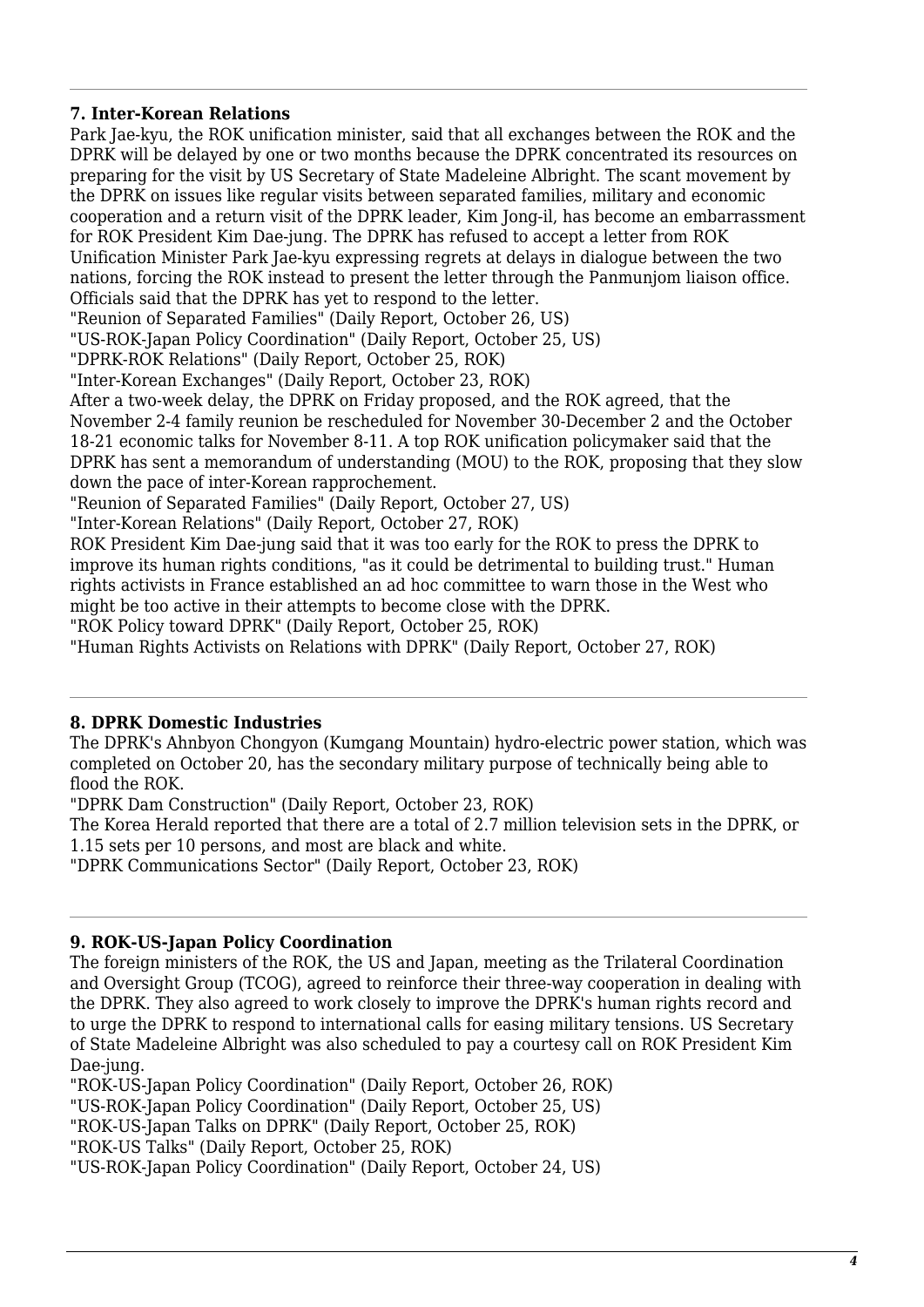# **10. DPRK-PRC Relations**

Analysts said that the PRC was unnerved by the welcome given to US Secretary of State Madeleine Albright and that the PRC concerned that it may lose influence over the DPRK. The PRC has been supportive of the DPRK's detente with the US, but analysts pointed to the fact that PRC Defense Minister Chi Haotian arrived just before Albright and met DPRK leader Kim after her departure. The DPRK's state media said that DPRK leader Kim Jong-il vowed to maintain close military and political ties with the PRC despite the warming of ties with the US.

"PRC View of US-DPRK Relations" (Daily Report, October 26, US)

"DPRK-PRC Relations" (Daily Report, October 24, ROK)

"DPRK-PRC Defense Talks" (Daily Report, October 23, US)

"PRC-DPRK Relations" (Daily Report, October 24, PRC)

"PRC View of DPRK-ROK Relations" (Daily Report, October 24, PRC)

"PRC View of US-DPRK Relations" (Daily Report, October 27, Japan)

# **11. RF-DPRK Economic Relations**

The Russian Federation (RF) governmental commission on RF-DPRK economic cooperation returned back to Moscow after a week spent in the DPRK, where they signed a bilateral cooperation protocol. The two countries agreed to precisely calculate the amount of DPRK debt owed to the RF. Some RF delegation participants stated that an obstacle is the DPRK's wish to build relations on "the Soviet economic basis."

"RF-DPRK Economic Relations" (Daily Report, October 25, RF)

# **12. DPRK-Japan Relations**

The Japanese government is considering extending financial assistance worth US\$9 billion to the DPRK. The newspaper said that of the US\$9 billion, about US\$5 billion will be granted in aid while the remainder will be in the form of loans.

"Japanese Aid to DPRK" (Daily Report, October 26, US)

"Japanese Aid to DPRK" (Daily Report, October 27, ROK)

The DPRK state media criticized Japan for what it called moves to rewrite its constitution so its armed forces can play a greater international role. Masao Okonogi, a professor of Korean affairs at Tokyo's Keio University, said, "If Japan sticks to the pending issues too much, it will be eventually isolated just like North Korea used to be in the past." The Korea Central News Agency (KCNA) said that the DPRK Thursday demanded that Japanese Prime Minister Yoshiro Mori apologize for his remarks asserting sovereignty over the Tokto group of islets in the East Sea.

"DPRK-Japan Relations" (Daily Report, October 23, US)

"DPRK View of ROK-Japan Territorial Dispute" (Daily Report, October 27, ROK) The DPRK desire to establish diplomatic ties with the US has left Japan with little hope of progress in upcoming talks with the DPRK on normalizing relations. US Secretary of State Madeleine Albright revealed that DPRK leader Kim Jong-il expressed interest in seeing progress on the long-standing issue of 10 Japanese that Japan believes were abducted by DPRK agents in the 1970s and 1980s.

"DPRK-Japan Relations" (Daily Report, October 27, US)

"DPRK Abduction Issue" (Daily Report, October 27, Japan)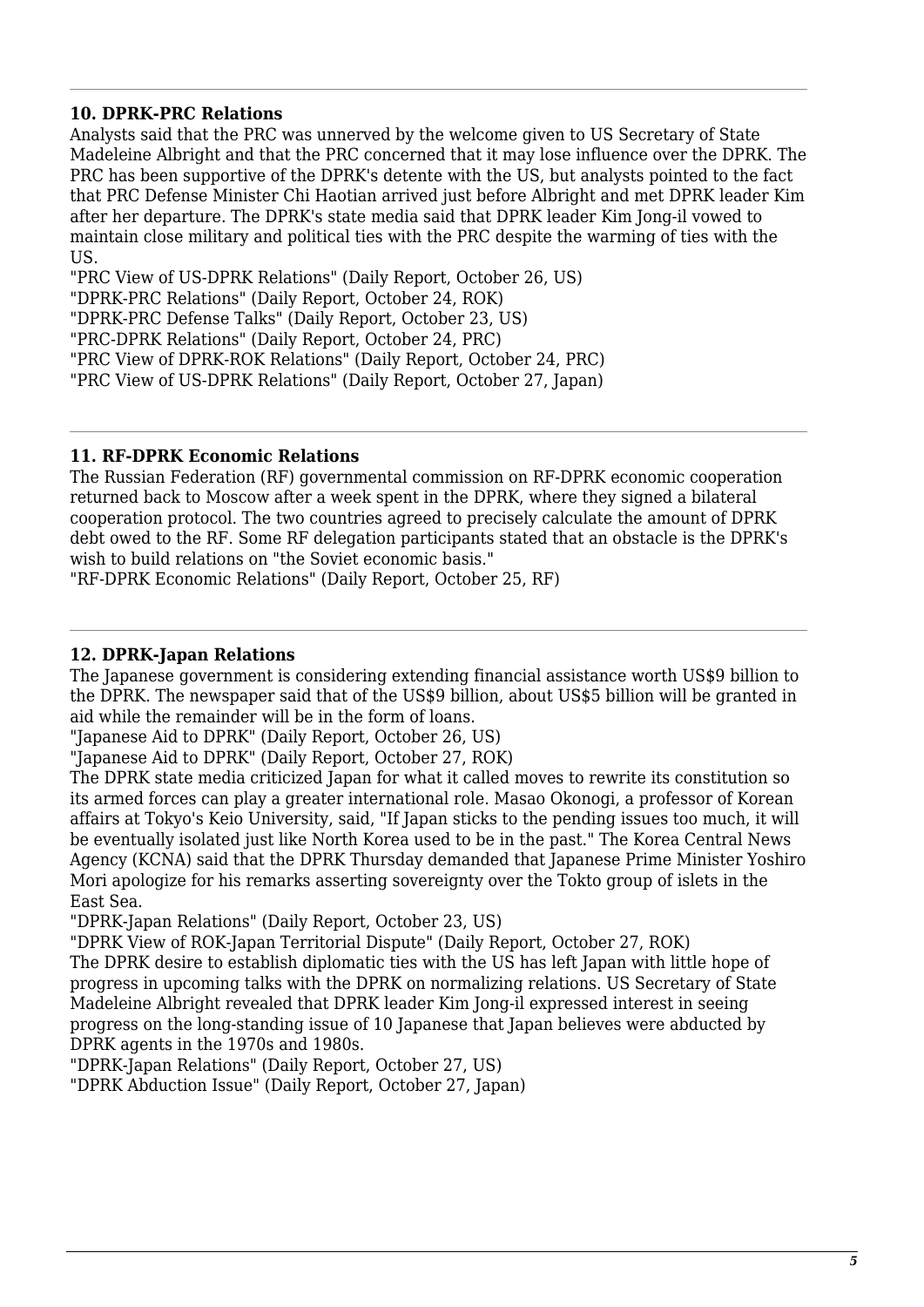# **13. DPRK-European Relations**

British Foreign Minister Robin Cook said that Britain will react positively toward the DPRK's proposal to establish foreign relations. An editorial in The Guardian said that the decision to establish diplomatic ties is another blow to the US policy of containment of so-called "rogue states." The decision, the report said, "stems from the sensible belief that dialogue with problematic regimes, where possible, is preferable to isolation, sanctions and military threats."

"DPRK-Europe Relations" (Daily Report, October 24, PRC)

"US-DPRK Relations" (Daily Report, October 25, US)

The DPRK has highly commended the unprecedented diplomatic overtures by European nations to improve relations with Pyongyang, saying that the moves "conform with the international trend."

"DPRK-EU Relations" (Daily Report, October 24, ROK)

"DPRK-EU Relations" (Daily Report, October 23, US)

"DPRK Relations with EU" (Daily Report, October 23, ROK)

# **China**

# **1. Arms Control Regimes**

Monte Bullard, Senior Fellow at the Center for Nonproliferation Studies at the Monterey Institute of International Studies, argues that, just as the US linked Most-Favored Nation status to PRC human rights behavior, the PRC has begun to implicitly link its arms control and nonproliferation commitments to US security support to Taiwan. "Linkages to Arms Control" (NPP Flash, V.2 #35)

# **2. PRC Defense White Paper**

The PRC's Information Office of the State Council published a defense white paper, titled "China's National Defense in 2000." The white paper stressed that the PRC pursues a national defense policy that is defensive in nature. The US State Department was critical of comments on Taiwan in the white paper. David Shambaugh of George Washington University said that the white paper is a significant step toward greater openness of PRC armed forces. "PRC Defense White Paper" (NPP Flash, V.2 #35) "PRC Defense White Paper" (Daily Report, October 24, US)

# **3. PRC Military Deployments**

The Chinese-language daily The Sun said that the PRC has deployed specialist air-defense guided missile forces in Shenzhen and the surrounding islands to guard against attacks from Taiwan.

"PRC Missile Deployment" (Daily Report, October 23, US)

The PRC state media said that the military displays at four land and sea sites in northern PRC earlier this month proved new capabilities to attack stealth warplanes and cruise missiles. PRC generals are also reportedly also planning against expected US military intervention should PRC leaders order the People's Liberation Army to recover Taiwan. "PRC Military Preparedness" (Daily Report, October 23, US)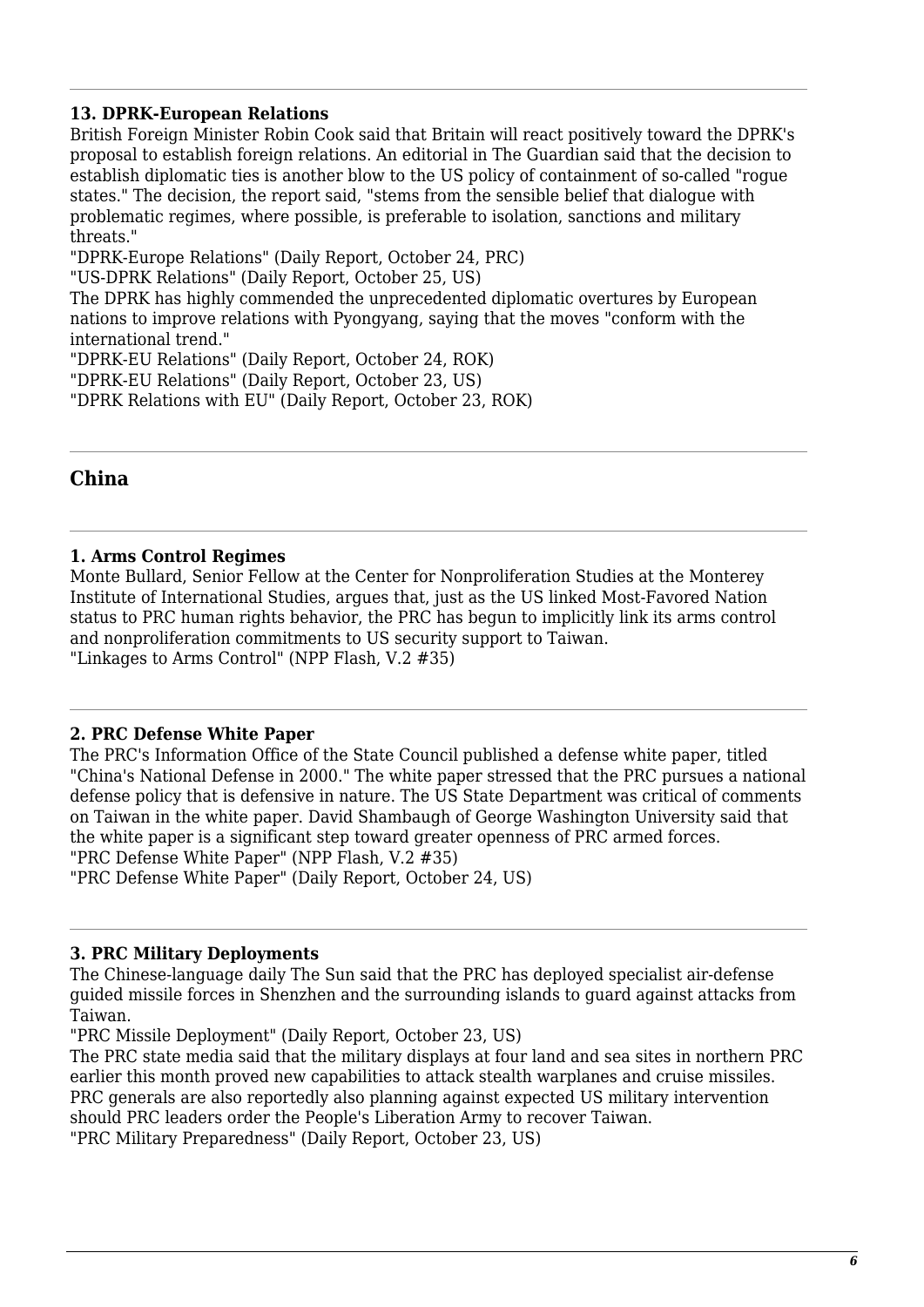#### **4. PRC-US Military Exchanges**

The US Defense Department announced that PRC General Yu Yongbo, director of the People's Liberation Army's General Political Department, will begin an 11-day day visit to US military bases. Yu is scheduled to meet with US Defense Secretary William Cohen. Yu will be the highest-ranking PLA official to visit the US this year.

"PRC-US Military Exchanges" (Daily Report, October 24, US)

#### **5. Russian Arms Sales**

The PRC's People's Liberation Army conducted Russian-supervised tests of the Russian-made Tor-M1 anti-aircraft missile system. Russia has delivered 27 Tor-M1 systems to PRC. "RF-PRC Military Cooperation" (Daily Report, October 25, RF)

#### **6. Cross-Straits Economic Relations**

Despite the decline in cross-Straits political relations, two-way trade across the Taiwan Straits increased by 20 percent during the first five months of the year. "Cross-Straits Economic Relations" (Daily Report, October 24, US)

#### **7. PRC View of PRC-ROK Relations**

PRC Premier Zhu Rongji said that the joint decision by PRC President Jiang Zemin and ROK President Kim Dae-jung in 1998 to set up a Sino-Korean partnership for the 21st century was a milestone in bilateral ties.

"PRC View of PRC-ROK Relations" (Daily Report, October 24, PRC)

#### **8. India-PRC Relations**

Indian experts reported that despite PRC military modernization efforts, the PRC is not perceived to be a direct threat. Rather, some experts argued it was PRC proliferation of missile and nuclear technology to Pakistan that was a threat, and others argues the PRC was not a threat due to its domestic focus.

"India-PRC Relations" (SANDNet Weekly Update, V.1 #40)

**Japan**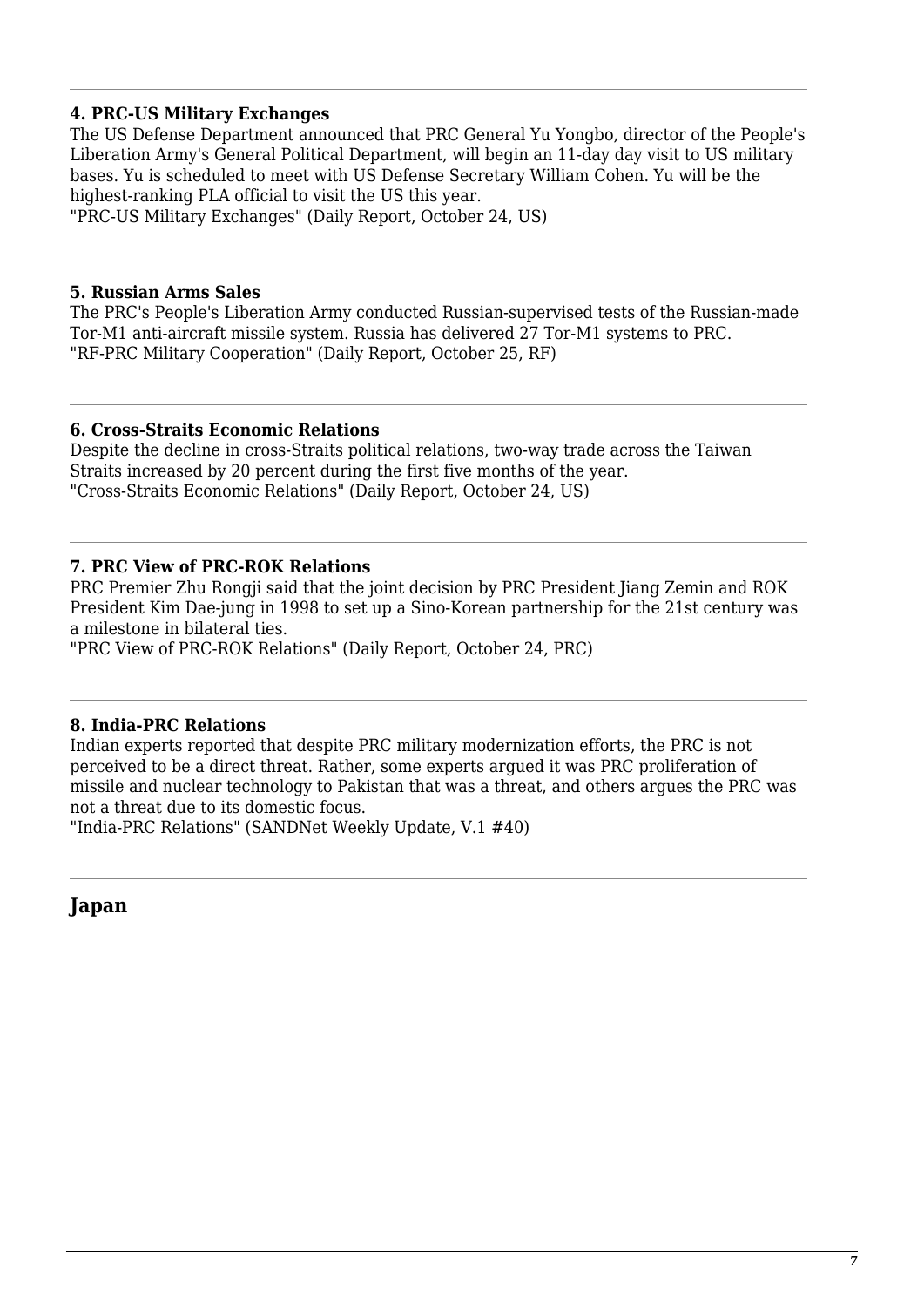# **1. Japan-DPRK Relations**

Japanese Prime Minister Yoshiro Mori faced an opposition demand for his immediate resignation following his statement that he told the DPRK in 1997 that it could avoid taking responsibility for the alleged kidnapping of Japanese nationals by pretending they had just been found outside the country.

"Japan-DPRK Relations" (Daily Report, October 25, US)

"Mori's Statement on Abduction Issue" (Daily Report, October 27, Japan)

Hisahiko Okazaki, former Japanese ambassador to Thailand and Saudi Arabia, argued that Japan would be the last nation to develop diplomatic ties with the DPRK, but that Japan should not be misguided by the "irresponsible" opinion that Japan would be the only country that has missed the bus.

"Commentary on Japanese-DPRK Relations" (Daily Report, October 27, Japan)

#### **2. Japanese-Russian Relations**

During consultations between Russian Deputy Foreign Minister Aleksandr Losyukov and his Japanese counterpart, Russia admitted for the first time that it was impossible to sign a peace treaty without first determining who owns the South Kurils. They reached consensus on the upcoming summit talks between the two leaders in Brunei in mid November. "RF-Japan Deputy Foreign Minister Contacts" (Daily Report, October 25, RF) "Japanese-Russian Relations" (Daily Report, October 24, PRC)

# **3. US-Japan Relations**

US Congressman Bill Delahunt has introduced a congressional resolution seeking to block Japan from securing a permanent seat on the UN Security Council because of its whale hunting activities.

"Japanese Seat in UNSC" (Daily Report, October 24, US)

The US Department of State released a statement on the second meeting of the U.S.-Japan Commission on Arms Control, Disarmament, Non-Proliferation, and Verification. "US-Japan Arms Control Meeting" (Daily Report, October 23, US)

# **4. Japanese Military**

The Japanese Defense Agency (JDA) began to study developing experimental computer viruses and computer hacking technology to build a computer system to cope with so-called cyberattacks by computer viruses and hackers, but the project is raising the question of its constitutionality.

"Japanese Cyber Defense Policy" (Daily Report, October 27, Japan)

# **Proliferations Issues**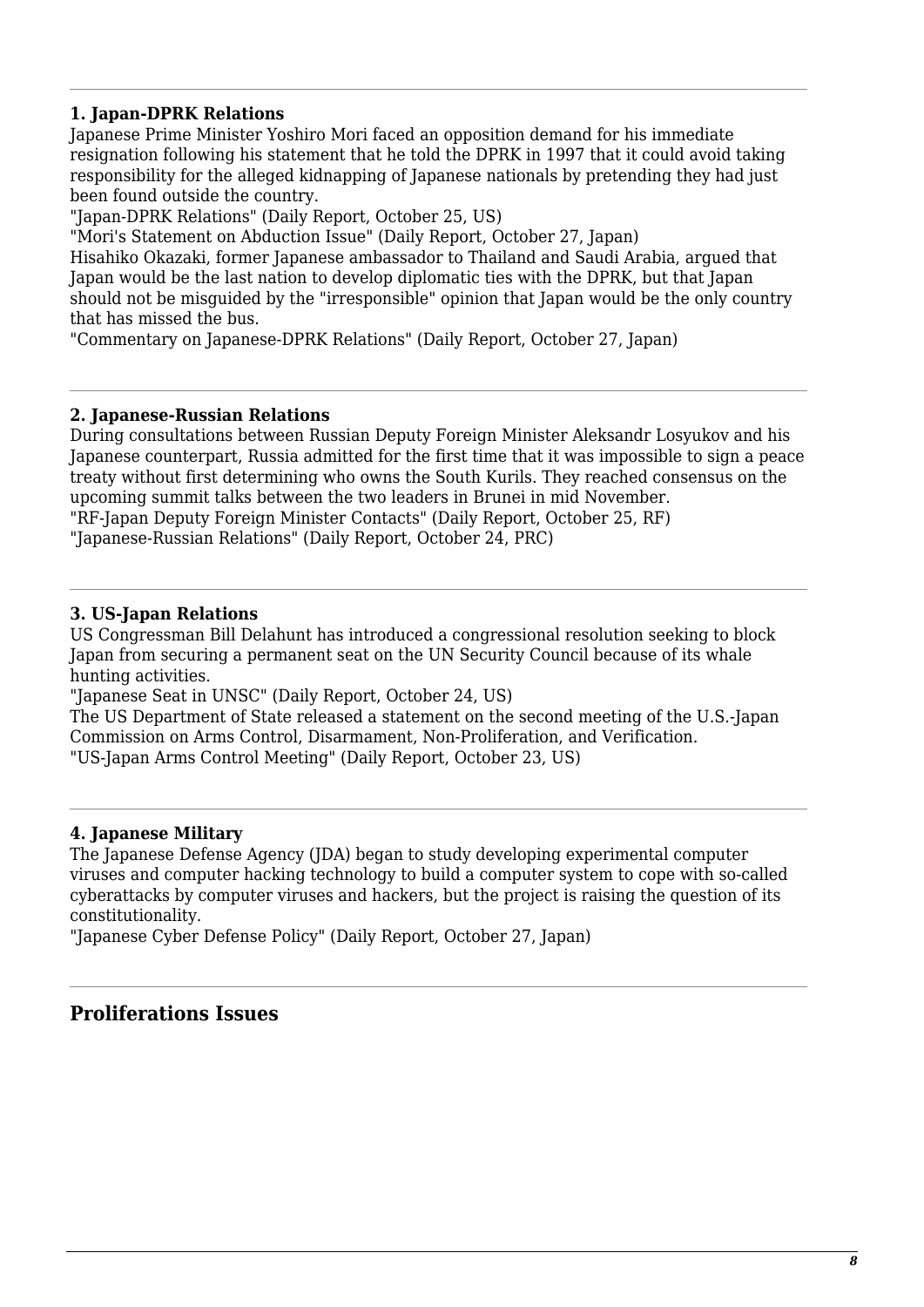# **1. Russian Proliferation**

Russia has been criticized for providing weapons systems and technology to Iran. Sergei Ivanov, head of the Russian Security Council, said that the Russian government is determined to expand its relations with Iran. Robert J. Einhorn, Assistant US Secretary of State for Nonproliferation, testified before the Senate Foreign Relations Committee regarding Iran's efforts in these areas.

"Russian Proliferation: Iran" (NPP Flash, V.2 #35)

"Iranian WMD Systems" (NPP Flash, V.2 #35)

Russian Security Council official Raisa Vdovichenko reported that Taliban agents have sought to recruit at least one Russian expert on nuclear weapons.

"Afghani Nuclear Weapons Program" (NPP Flash, V.2 #35)

#### **2. MIIS Report**

The Center for Nonproliferation Studies at the Monterey Institute of International Studies published a report edited by Michael Barletta on non-proliferation politics. "Future US Views on Non-proliferation" (NPP Flash, V.2 #35)

# **Nuclear Weapons**

#### **1. US Nuclear Program**

Legislation contained in the final 2001 defense authorization bill due to be approved by the US Congress this week contains a provision to authorize research on low-yield nuclear devices, known as "mini-nukes" and designed to be used against "hardened" and deeply buried targets.

"US "Mini-Nukes"" (NPP Flash, V.2 #35)

#### **2. US-Russia Arms Control**

Arms control talks between the US and Russia concluded on 18 October. The Russia Foreign Ministry released a statement after the talks concluded which insisted that talks on the START-III treaty begin as soon as possible.

"START-III Talks" (NPP Flash, V.2 #35)

Russia and the US unveiled the US-funded facility in the town of Severodvinsk that will help Russia to tackle the problem of low-level radioactive waste extracted from nuclear submarines scrapped under START strategic disarmament agreements with the US. "Russian Nuclear Waste" (NPP Flash, V.2 #35)

# **Missile Defense**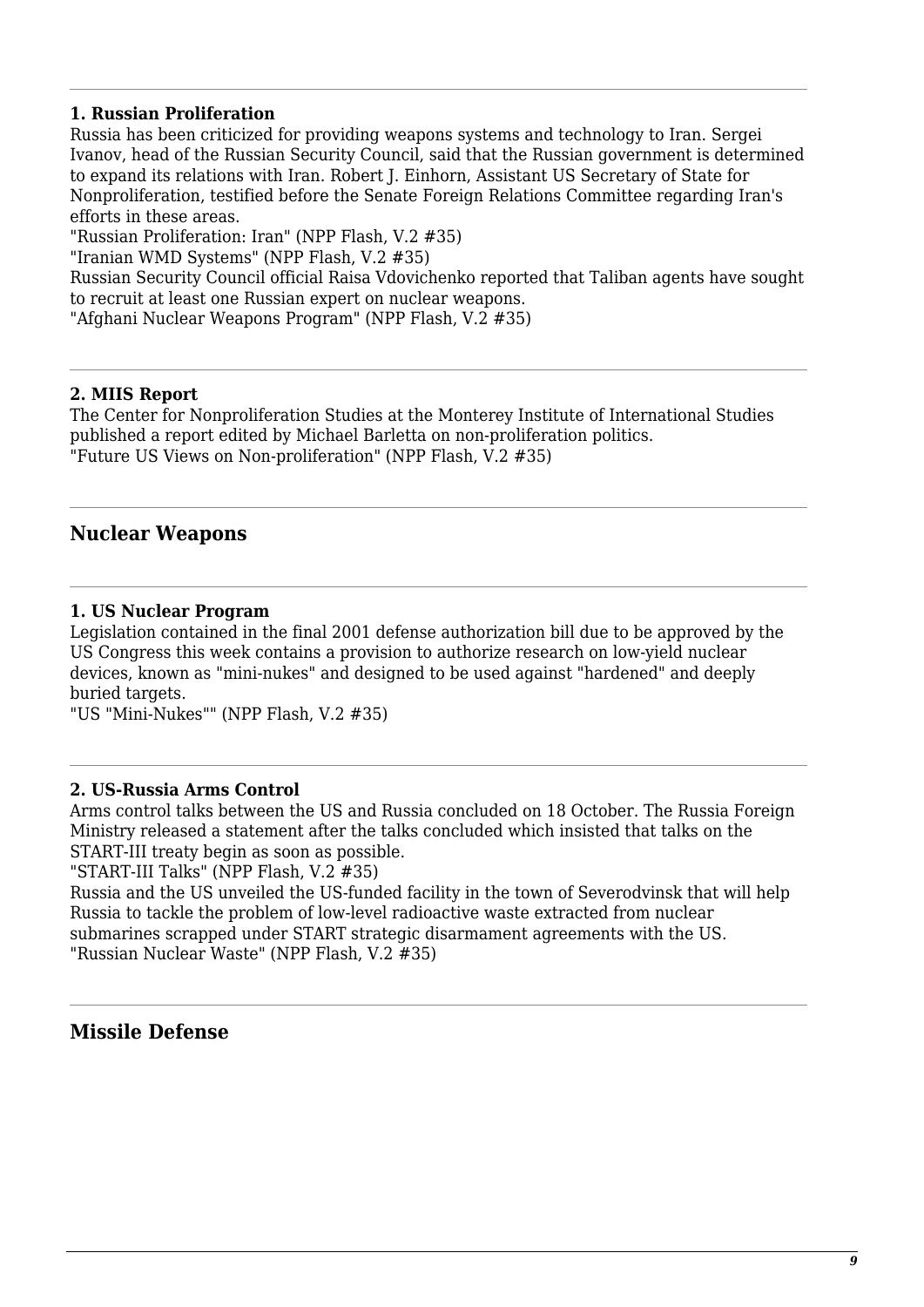#### **1. Missile Defense Tests**

The Israeli Defense Forces declared that Israel's anti-missile shield based on the Arrow-2 rocket is finally operational. Israel is the first country to have a functioning defense against surface-to-surface missiles. The US Department of Defense's Ballistic Missile Defense Organization and the US Army reported that the Patriot Advanced Capability-3 missile intercepted and destroyed a target missile. "Missile Defense Tests" (NPP Flash, V.2 #35)

#### **2. Missile Defense Commentary**

The Center for Defense Information has produced an in-depth online report with information on the national missile defense program. Michael R Gordon, in an article in the New York Times, argues that the real weapons of choice for enemies of the US are harbor boats and truck bombs, not intercontinental-range missiles. Jack Spencer and Michael Scardaville, both of the Davis Institute for International Studies at The Heritage Foundation, argue that deployment of NMD will not lead to a new arms race. Rodney W Jones assessed the cost of building and deploying a global sea-based NMD system against long-range missiles, as well as recent proposals for boost-phase missile defenses.

"Missile Defense Commentary" (NPP Flash, V.2 #35) "Alternative NMD Systems" (NPP Flash, V.2 #35)

# **South Asia**

#### **1. South Asian Nuclear Conditions**

David Albright, at the Institute for Science and International Security (ISIS), updates estimates made in 1998 and reports that Pakistan has a greater stock of weapons-grade plutonium and highly enriched uranium than India and is likely to have turned more of its material into weapons.

"South Asian Nuclear Conditions" (SANDNet Weekly Update, V.1 #40)

#### **2. India Nuclear Policy**

Recent statements by the Indian Army Chief have led to speculation as to whether there has been a shift in Indian nuclear policy, raising further questions about who is responsible for determining Indian security policy.

"India Nuclear Policy" (SANDNet Weekly Update, V.1 #40)